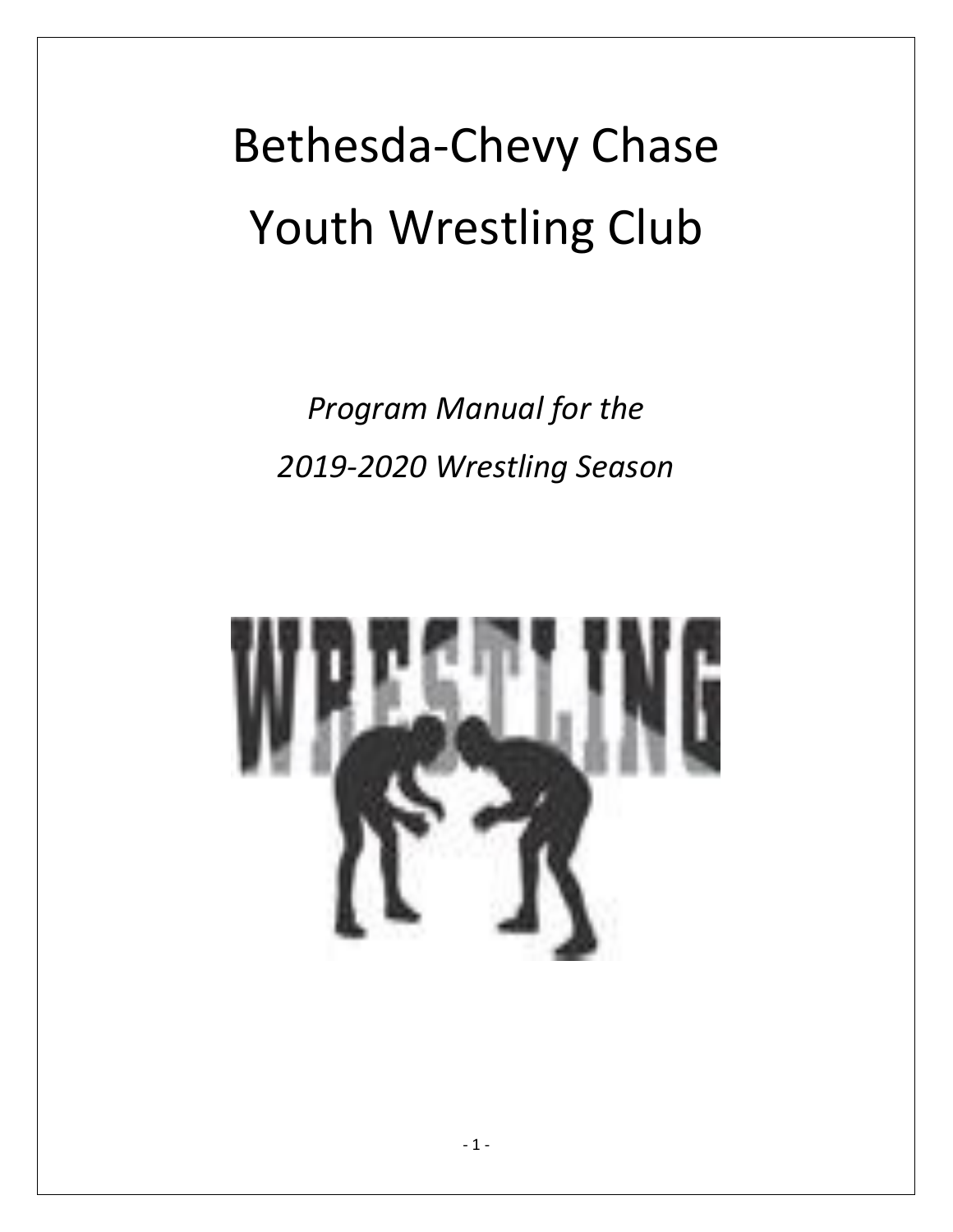## **About the Club**

The Bethesda-Chevy Chase ("B-CC") Youth Wrestling Club is a wrestling club for boys and girls ages 7 to 14 (no high school students). The B-CC Youth Wrestling Club is an all-volunteer, non-profit corporation and is chartered by USA Wrestling. The wrestling season runs from mid-November through February.

The B-CC Youth Wrestling Club's recreational league teams ("rec league teams") compete in the Montgomery Youth Wrestling League ("MYWL"). The B-CC Youth Wrestling Club's travel team is an invitation-only team consisting of experienced and dedicated wrestlers who have surpassed the skill level of the recreational league and have demonstrated a readiness for more advanced training and high-level competition. Wrestlers selected by the coaching staff for the travel team compete primarily in tournaments against some of the best competition throughout Maryland and the region.

### **Mission**

The mission of the B-CC Youth Wrestling Club is to teach the sport of wrestling to youths of all abilities, provide our wrestlers with opportunities to compete in matches and tournaments appropriate for their skill-level, and to use wrestling to promote a strong work ethic, discipline, confidence, respect, and mental toughness.

#### **Philosophy**

A youth wrestling program should not only teach wrestling, but also foster a lifelong love of the sport and the pride and camaraderie that comes with being part of a wrestling team. To this end, the BCC-Youth Wrestling Club is guided by the following values and beliefs:

- Wrestling is best learned in an environment that is enthusiastic and encouraging, as well as structured and disciplined with high standards for effort and respect.
- Wrestling isn't just a sport, it's a lifestyle. Success on the mat will not happen without proper lifestyle choices off the mat.
- Success is defined not only by wins and losses, but also effort and improvement.
- Success in the long term comes only to self-motivated wrestlers.
- Wrestlers should strive to be the best they can be, on and off the mat.
- There is no such thing as winning practice. The proper mindset is to focus on improving at every practice by working hard, trying new moves, and seeking out training partners who will challenge you and push you to be your best.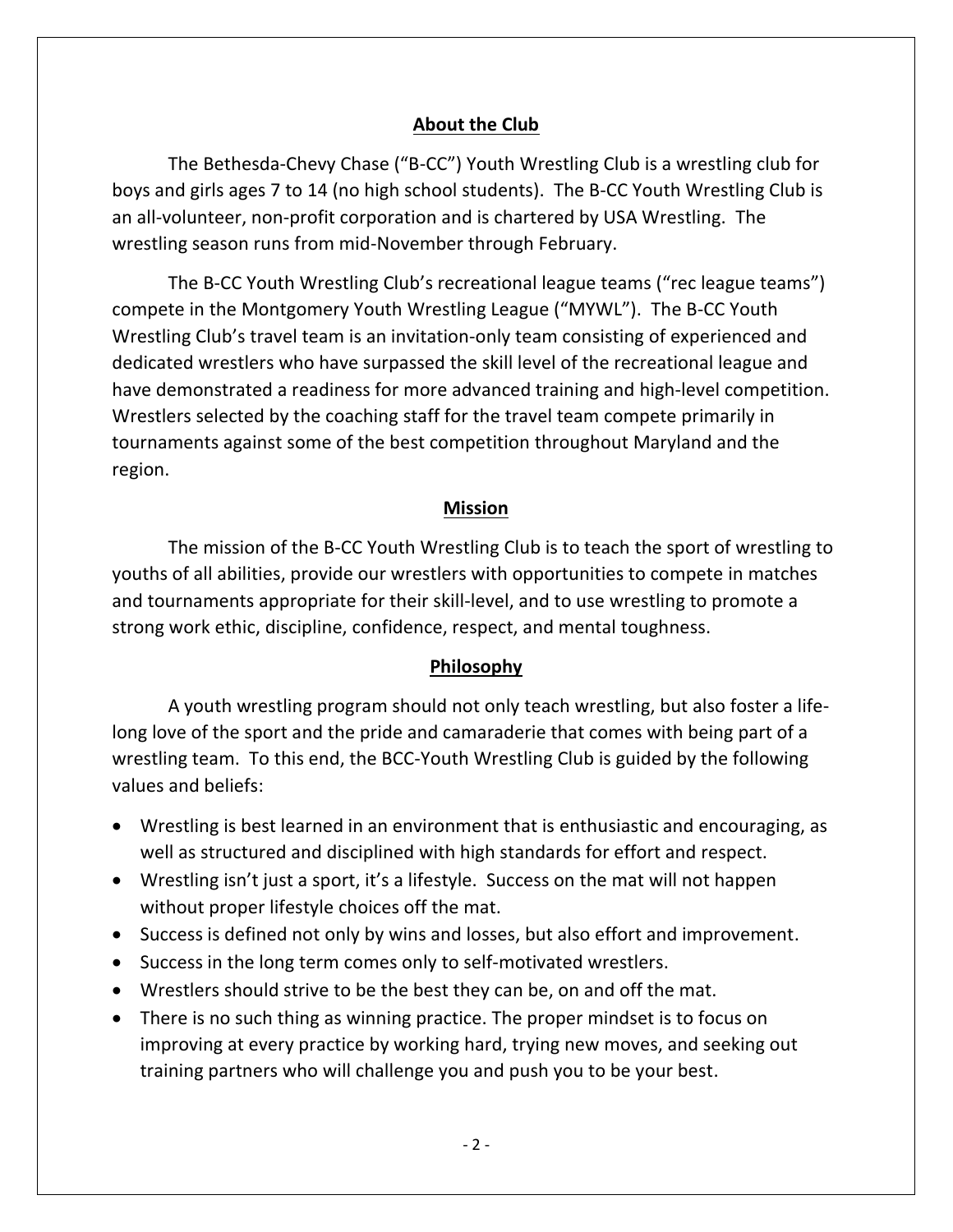## **Practices**

Generally, practices consist of warm-ups, agility drills, conditioning, teaching wrestling moves and technique, drilling those moves and techniques, and live wrestling. The B-CC Youth Wrestling Club places a strong emphasis on technique, solid fundamentals, and conditioning.

Practices for rec league wrestlers will take place two evenings per week. Travel team wrestlers practice three evenings per week. Consistent attendance at practice is crucial to success in wrestling.

Wrestlers selected for the travel team are expected to commit to attending all three practices each week. Wrestlers who cannot commit to three practices per week should remain with the rec league team practices.

In addition, the coaching staff invites a few advanced rec league wrestlers to practice with the travel team. These wrestlers still compete in the rec league (MYWL) but have several years of experience and have demonstrated a readiness for more advanced instruction and higher intensity practices. If these wrestlers choose to accept this invitation, they too are expected to commit to attending all three practices each week. If they cannot commit to three practices per week, these wrestlers should remain with the rec league team practices.

Please note that the decision to invite rec league wrestlers to practice with the travel team rests solely with the travel team coaching staff and is based on their assessment of the wrestler's age, experience, ability, motivation, and maturity. Travel team practices are more advanced and much more demanding than rec league practices. Pushing a wrestler into this level too soon will be detrimental to his or her development and can be discouraging. Thus, parents must respect the coaching staff's decision as to which wrestlers are selected for the travel team and which rec league wrestlers are invited to practice with the travel team.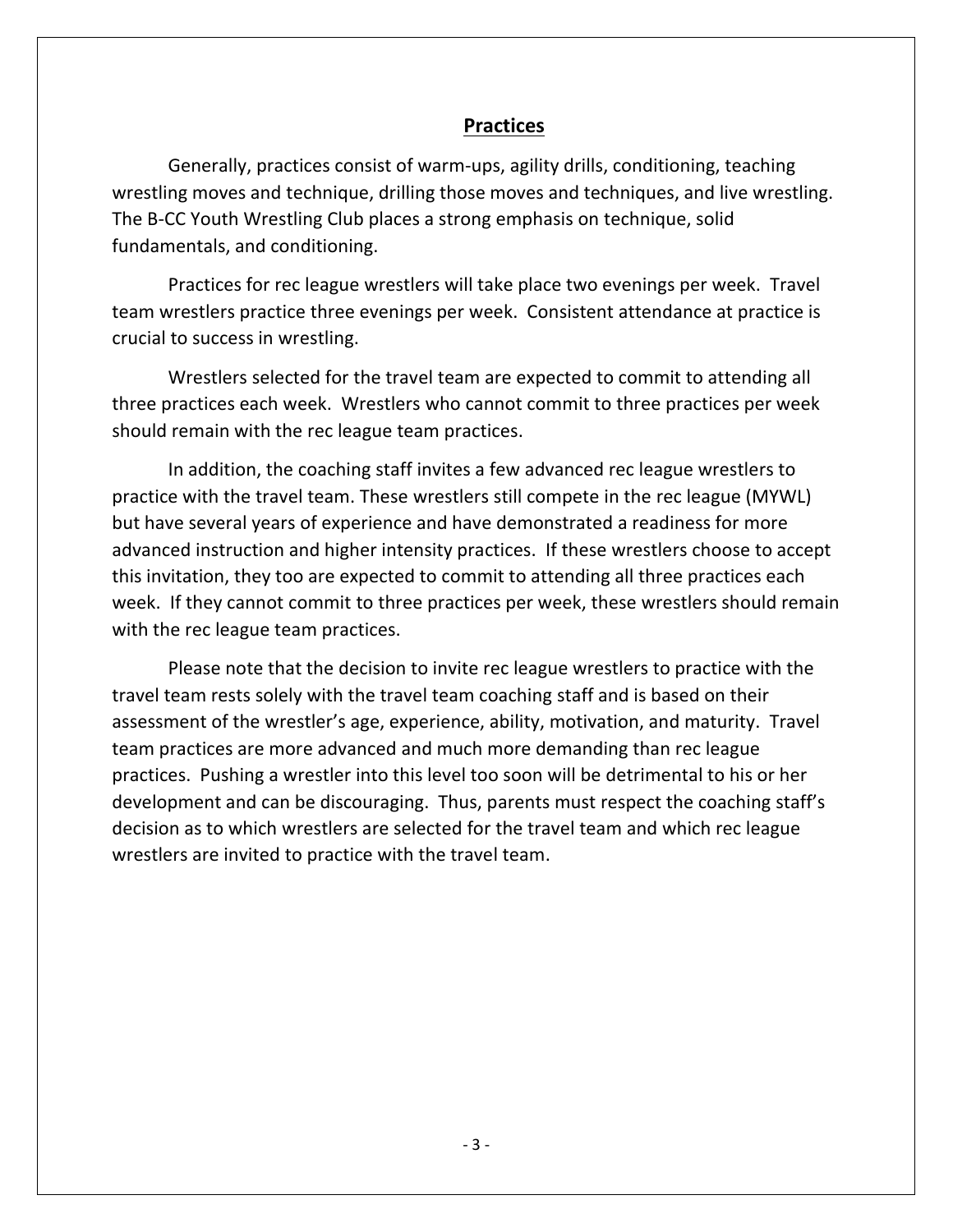# **Competitions**

## *Recreational League Wrestlers*

The B-CC Youth Wrestling Club's rec league teams compete in the Montgomery Youth Wrestling League (MYWL), a recreational wrestling league that consists of approximately ten teams from Montgomery County, MD. On Saturdays from early-January to mid-February, the MYWL holds wrestling meets at Walt Whitman High School where our wrestlers compete against wrestlers from other teams in the league. Suitable match-ups are made based on age, weight, experience, and record. The MYWL season concludes with a league tournament where wrestlers compete against each other in their respective ageweight classes. Wrestlers who place in the top four in their age-weight class qualify to wrestle in the Mid-Maryland Regional Tournament in Damascus, MD, which consists of the top place-winners from other recreational wrestling leagues.

In addition to competing in the MYWL, wrestlers have the option to compete in tournaments including those sponsored by the Maryland State Wrestling Association (MSWA). These tournaments are posted on the club's website at the beginning of each season.

Rec league wrestlers who are invited to practice with the travel team are expected to wrestle in the MYWL matches, plus at least two additional tournaments or other competitions outside of the MYWL. For all other rec league wrestlers, competing in matches is optional but encouraged. Competition is an important part of a wrestler's development and it helps the coaches evaluate the wrestler's progress. Whether and how much to compete is a decision best left to the wrestler and his or her parents, in consultation with the coaching staff.

Wrestlers are responsible for the entry fees for any tournaments (except for the MYWL league tournament), which typically cost about \$30 per tournament.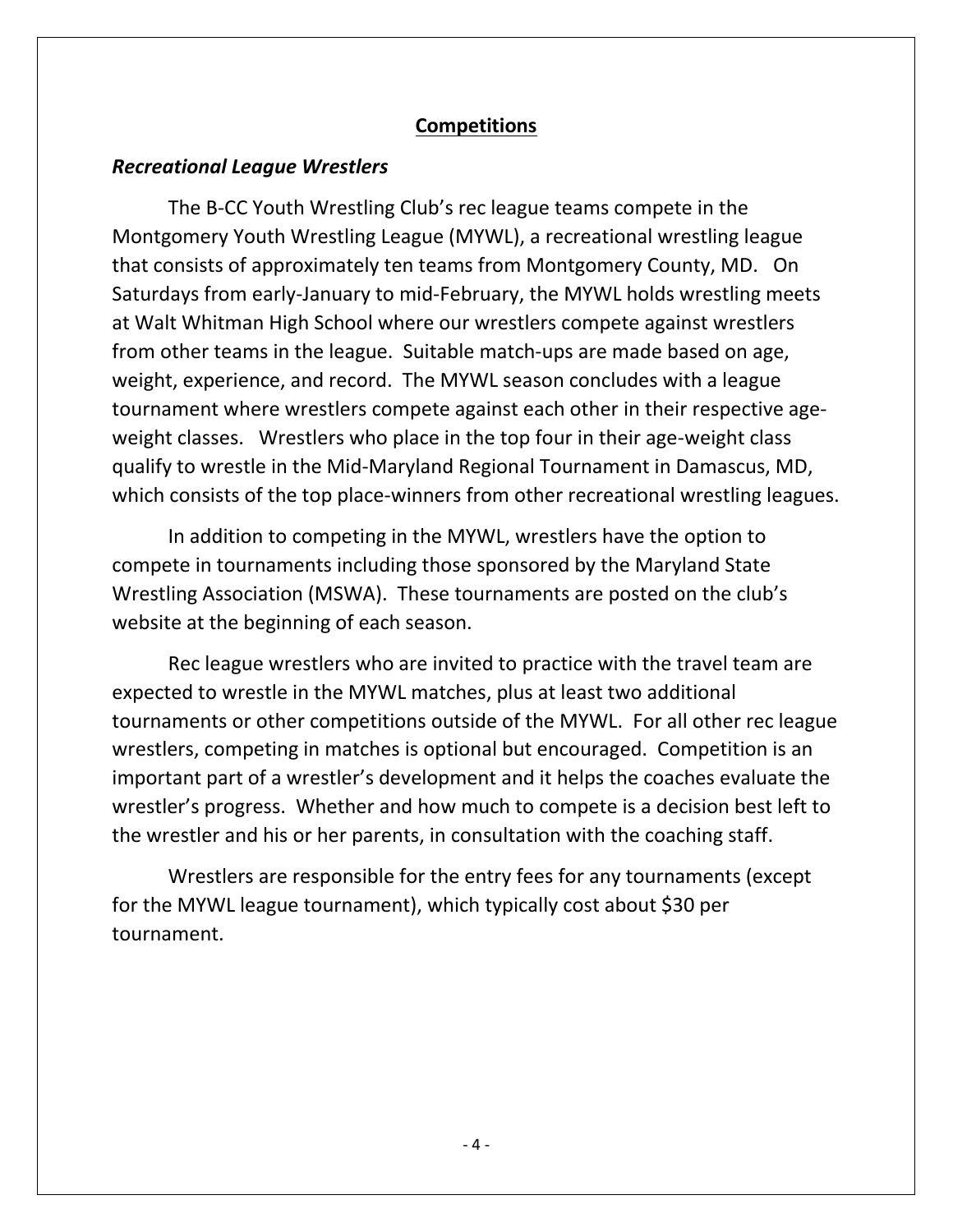# **Competitions (con't)**

# *Travel Team Wrestlers*

The travel team wrestlers have surpassed the skill level of the recreational league, as demonstrated by a consistent dominance of that level of competition, and have shown a willingness and readiness for more advanced and intense training and competition. Competition for these wrestlers is primarily in tournaments. Each season the coaching staff will identify tournaments that will provide these wrestlers with suitable competition in terms of distance and level of competition. The goal is for these wrestlers to compete in eight to ten tournaments per season, including at least one attempt to qualify for (and wrestle in) the MSWA age-weight State tournament. Wrestlers are responsible for the entry fees for tournaments, which typically cost about \$30 per tournament.

When possible, the coaching staff will arrange matches with other teams who also have comparable experienced wrestlers on their roster, to create a more traditional dual meet experience.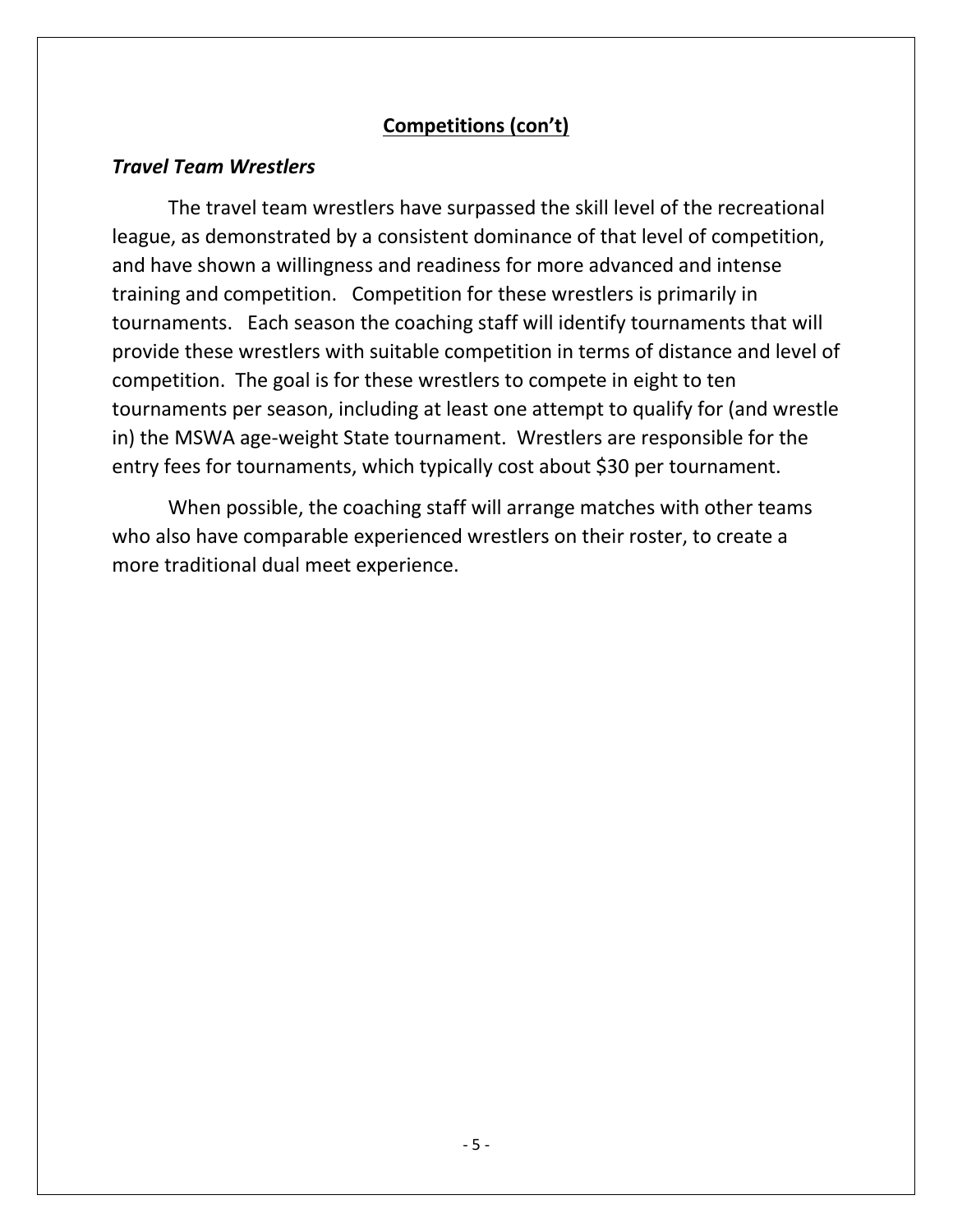# **Club Rules (Practice)**

# *Wrestlers*

- Come to practice and be on time. Be on the mat and ready to go at the start time.
- Be respectful at all times to your teammates and coaches.
- Follow the coach's directions and give your best effort.
- Stay positive and have the right mindset: practice is the time to get better and learn, not to worry about "losing" during live wrestling. Remember, there is no such thing as winning practice.
- When a coach is talking, wrestlers must focus. Absolutely no talking when a coach is giving instructions or giving a demonstration.
- Wear appropriate attire: wrestling shoes (no street shoes), athletics shorts (no pockets, belt loops, or zippers) and t-shirts. Shorts and shirt must not be baggy. Headgear is recommended.
- No jewelry or watches.
- No street shoes on the mat.
- Practice good hygiene make sure nails are clipped short, and always shower directly after practice.

# *Parents*

- Re-enforce the rules for wrestlers above.
- Parents are welcome to stay and watch practice, but must stay off the mat unless permitted by a coach.
- No street shoes on the mat.
- Let the coaches do the coaching. If you want to get some extra work in with your wrestler, do so before or after practice. Do not provide instructions or directions to wrestlers during practice.
- Do not interrupt practice, unless it is an emergency. If you need to speak with a coach, approach one of the coaches before or after practice.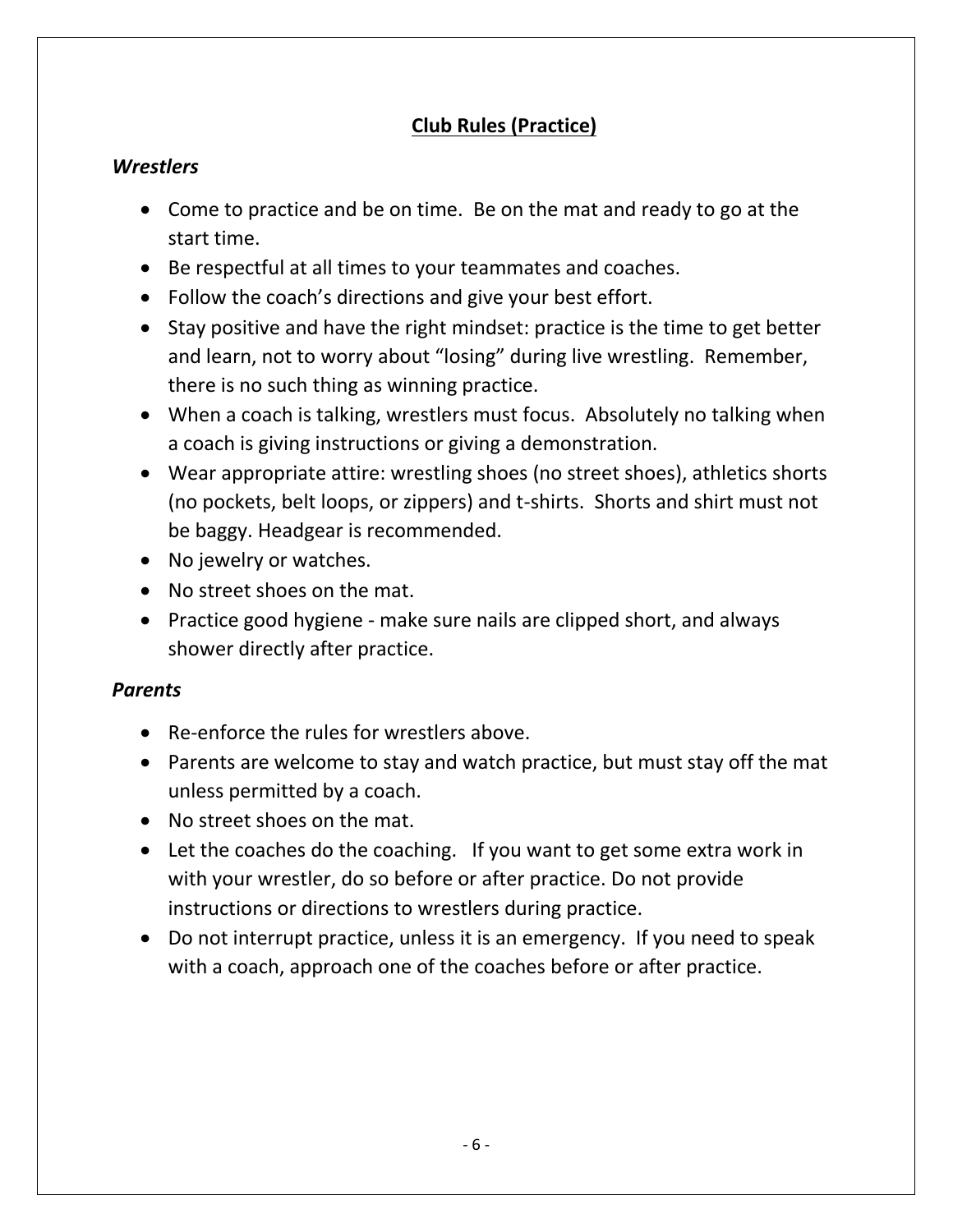# **Club Rules (Competition)**

To create a positive environment at competitions for our wrestlers and families, there are a few simple rules and principles to follow:

## *Wrestlers*

- Give 100% effort at all times.
- At the end of a match, shake hands with your opponent, your opponent's coaches, and your coaches.
- Win or lose, always demonstrate good sportsmanship.
- Cheer on your teammates. Try to stick around for the whole competition and support your teammates.
- Minimize use of electronic devices. If you are not wrestling, you should be watching wrestling (it's a great way to learn) and cheering on your teammates.

## *Parents*

- Re-enforce the rules for wrestlers above.
- Make sure your wrestler gets to bed early the night before a competition and eats a healthy pre-match meal, and pack only nutritious snacks for the day of the competition.
- Let the coaches do the coaching. Cheer for our wrestlers, but do not give instructions during a match.
- Never criticize a referee. If there is a questionable call, the coaches will signal to the referee that they wish to have a discussion at the score table.
- After a match, say only positive things to your wrestler that emphasizes their effort and improvement. The time to critique a performance  $-$  win or lose  $-$  is never right after a match.
- Enjoy the experience instead of dwelling too much on the outcome. Be thankful that your child has the courage to participate in this sport and enjoy the bonds that will develop with your wrestlers and with the other families on the team.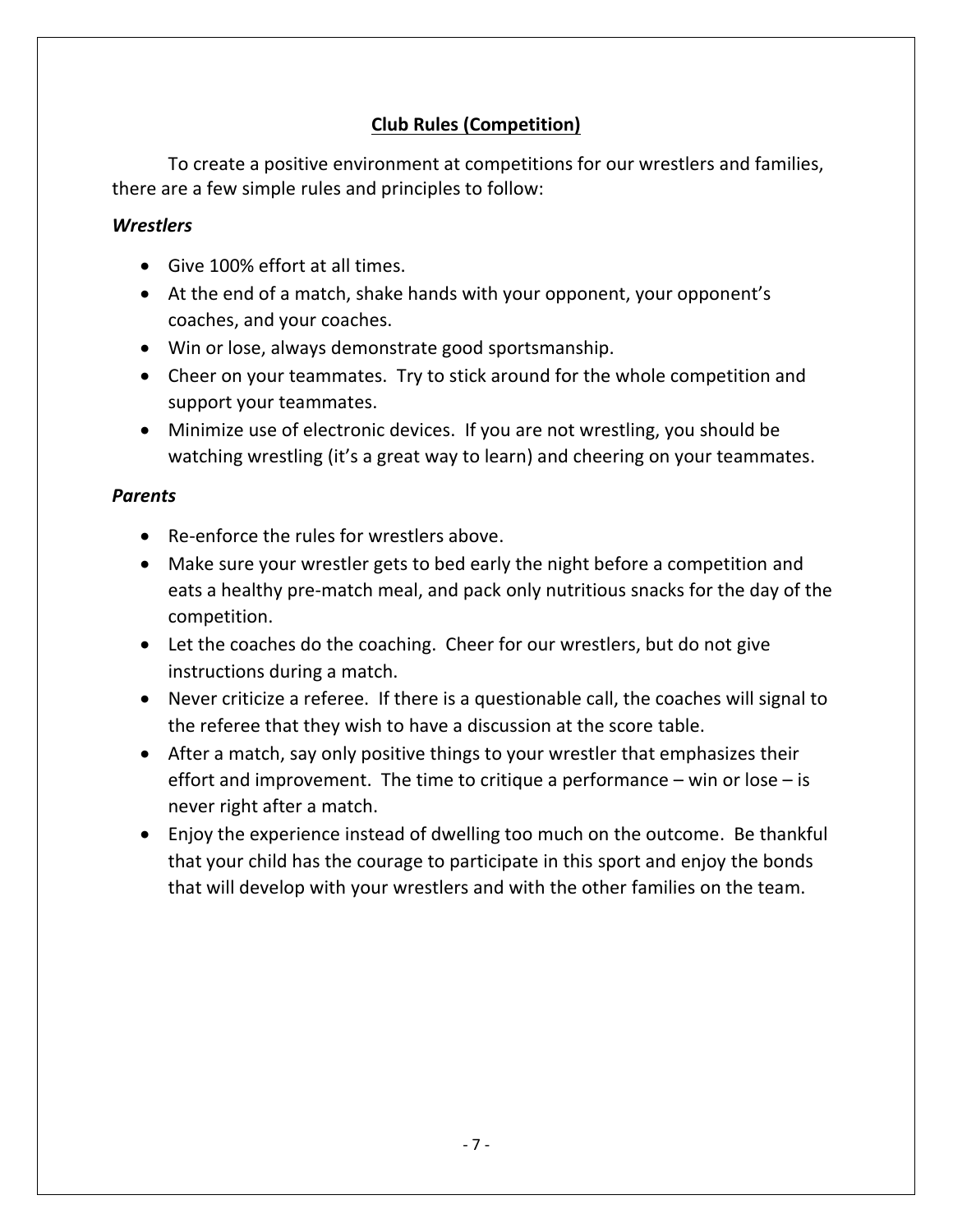# **How to Get Involved**

A wrestling team is more than just a team, it's a family. Wrestling is the world's toughest sport, and making it through the season together is an experience like no other. That's why teammates on a wrestling team form a special bond, as do the parents.

Getting involved allows the coaches more time for coaching, and will create that tight-knit team that keeps parents and wrestlers in the sport of wrestling. Some ways that parents can get involved are:

- Come to the matches and try to stick around for the whole competition. Cheering for the team is a great way to get to know all of the other wrestlers and their parents.
- Volunteer to staff the score table, and help with set-up and clean-up before and after matches. All parents should volunteer at least once per season for these jobs.
- Organize car pools to practice and the competitions to make sure all of our wrestlers are able to get there and on time.
- Organize team social events.
- Help out with administrative tasks.
- If you have a wrestling background, talk to the coaching staff about being a practice room assistant. Having a few parents assist the coaches during practice can be a big help, especially with the younger wrestlers.
- Buy into the mission, values, and philosophy of the program. Doing so will help the program succeed, will ensure your wrestler has the most positive experience possible, and will increase the chances of your wrestler wanting to continue with the sport.